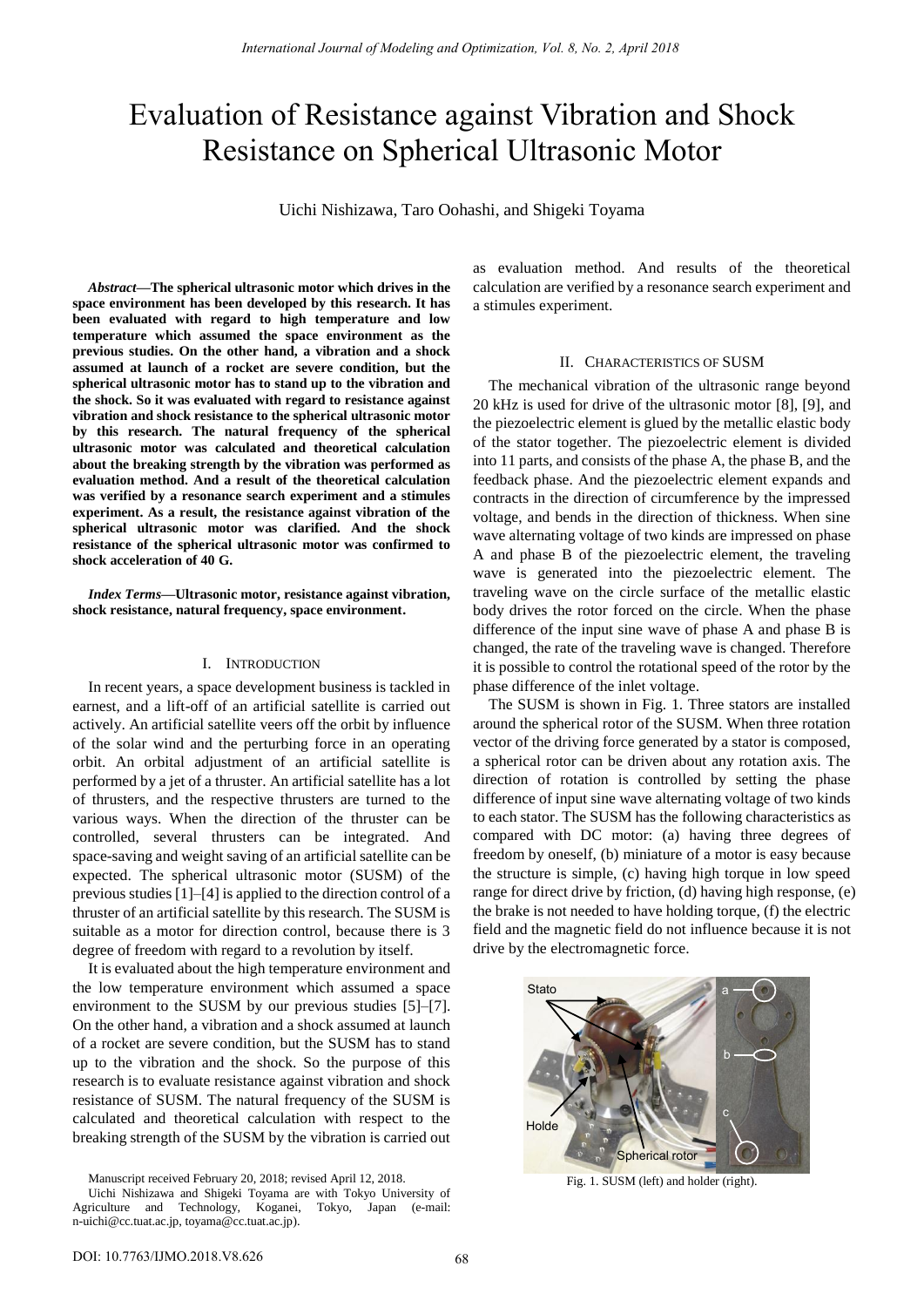## III. SUSM FOR SPACE

## *A. Requirement Specification to Motor for Space*

The spherical rotor of the diameter 45 mm and the stators of diameter 30 mm are used by this research. The requirement specifications to the motor for space are as follows.

- 1) Small size and light weight.
- 2) Maintenance-free machines.
- 3) Driving in vacuum environment.
- 4) Operating temperature range is wide.
- 5) There is no discharge of outgassing.
- 6) There is no degradation by radiation.
- 7) Resistance against vibration and shock resistance are high.

The SUSM satisfies the specification of the 1) because the structure of the SUSM is easy. When 1 of 3 stators of the SUSM broke down, the SUSM can drive 3 degree of freedom by 2 stators. Therefore the SUSM satisfies the specification of the 2). The drive in vacuum environment of the specification 3) and the drive in high temperature environment and low temperature environment of the specification 4) are confirmed by the previous study. The SUSM satisfies the specification of the 5) because the material without the outgassing was selected in the component of the SUSM by the previous study.

## *B. Resistance Against Vibration and Shock Resistance*

The SUSM satisfies the requirement specifications from above-mentioned 1) to 5), but it is also necessary to endure the vibration and the shock at launch of a rocket. An artificial satellite receives the quasi-static acceleration, the sine wave vibration, and the random vibration indicated in Table I-III for approximately 60 seconds as the vibrational load at launch of a rocket. Further, the vibrational load of Table I-III referred to the design load of the artificial satellite loaded into the Japanese H-IIA rocket.

| TABLE I: QUASI-STATIC ACCELERATION OF H-IIA ROCKET |
|----------------------------------------------------|
|----------------------------------------------------|

| Axis direction                           | 6.0 G |
|------------------------------------------|-------|
| Crossing at right angles direction 5.0 G |       |

| TABLE II: SINE WAVE VIBRATION OF H-IIA ROCKET |              |                  |  |
|-----------------------------------------------|--------------|------------------|--|
|                                               | Frequency    | Acceleration     |  |
| Axis direction                                | $5 - 100$ Hz | $2.5 \text{ G}$  |  |
| Crossing at right angles direction            | $5 - 100$ Hz | 2.0 <sub>G</sub> |  |

| Frequency (Hz) | $PSD(G^2/HZ)$ | RMS(G) |
|----------------|---------------|--------|
| $20 - 200$     | $+3$ dB/oct   | 7.8    |
| $200 - 2000$   | 0.032         |        |

The quasi-static acceleration is the vibration by which the load caused by low frequency oscillation of a fuselage was added to the steady acceleration after launch. The sine wave vibration is vibration caused by vibration of a fuselage by various disturbances after launch. The random vibration is

the vibration as which a pressure fluctuation acts on an artificial satellite through a fairing. In particular, when the sine wave vibration and the natural frequency of the SUSM resonate, amplitude by vibration of SUSM will be extremely big, and there is danger to which interference to other equipment occurs. The load will be big by the resonance magnification, and the SUSM causes the danger which breaks down. Therefore the natural frequency beyond 100 Hz is needed by the SUSM.

On the other hand, an artificial satellite receives the shock in separation from a rocket of an artificial satellite, opening and shutting of a fairing part, and development of a structure. The shock load which forms in the case is bigger than a vibrational load. In particular, the extremely large shock load is added to an artificial satellite for separation from a rocket of an artificial satellite and an explosion of the gunpowder when opening a fairing part. The SUSM should have the strength which does not just break down by these loads.

The natural frequency of the SUSM and resistance to the vibrational load indicated in Table I-III are evaluated theoretically and experimentally about resistance against vibration. On the other hand, it is evaluated by a stimules experiment about shock resistance.

## IV. NATURAL FREQUENCY OF SUSM

#### *A. Calculation of Natural Frequency of SUSM*

For the vibration assumed at a launch of a rocket to be added to the axle direction of a rocket and the crossing at right angles direction, the natural frequency of the SUSM is calculated to vibration in these 2 directions. So a calculation model was created to the SUSM indicated on Fig. 1 and a natural vibration analysis by the finite element method was performed. The underside on the screw hole for fixing of the base is the perfect fixture about the restrains to the calculation model indicated on Fig. 2, and it is not established because it is the natural vibration analysis about the load. In case of the SUSM, a spherical rotor is maintained by the frictional force which operates on a rubbing surface between the stator and the spherical rotor and the pressing power by the stiffness in the holder part. Therefore the combination condition of the stator and the spherical rotor is translation combination of 3 degree of freedom in the calculation model. The *z* axis indicated on Fig. 2 is the axle direction of a rocket, and the *x* axis is the crossing at right angles direction.



Fig. 2. Analysis model of SUSM.

The results of the natural vibration analysis to the calculation model are indicated in Table IV. The first natural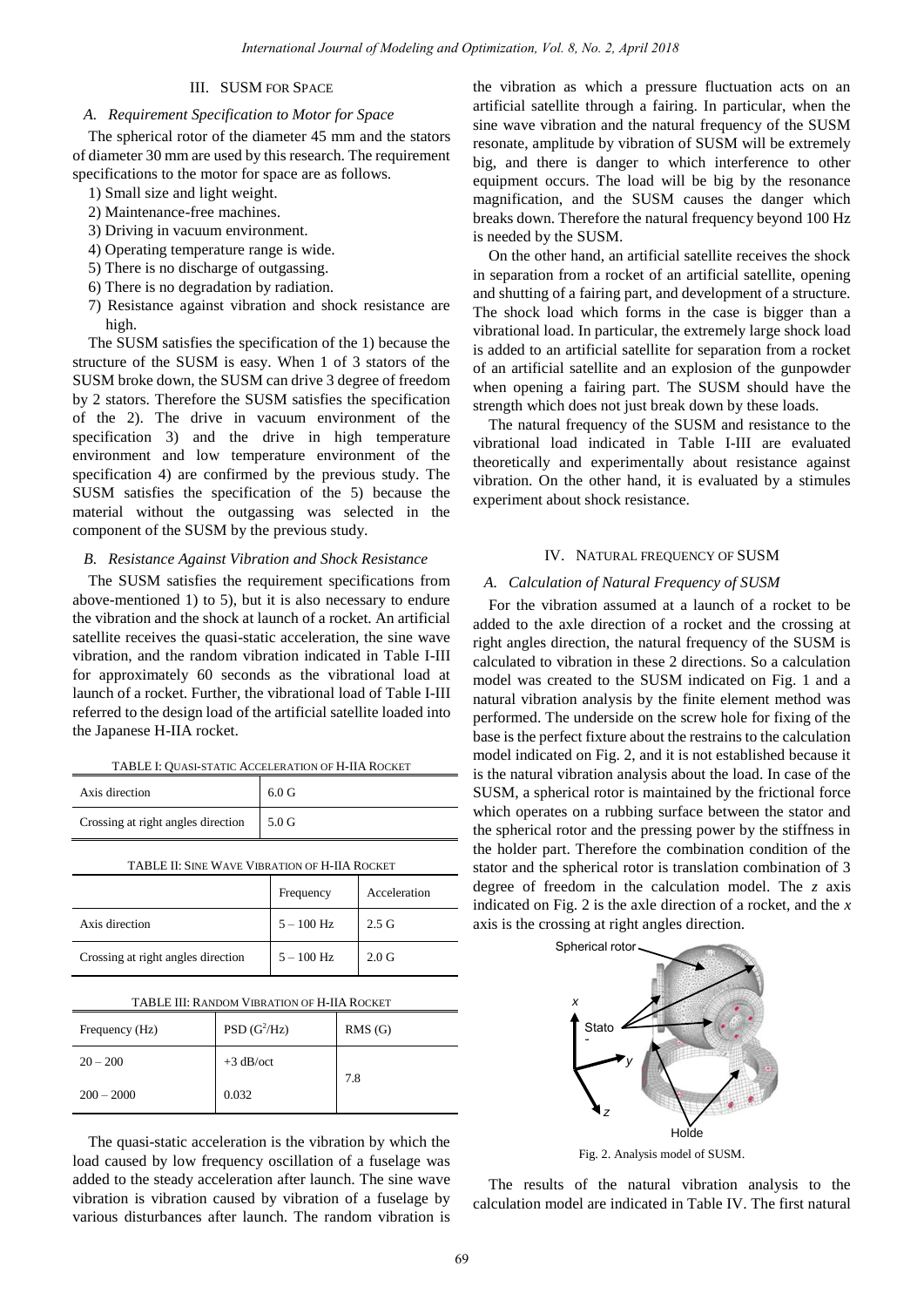frequencies of the SUSM in the axle direction of a rocket and the crossing at right angles direction is 598.71 Hz, 1422.64 Hz respectively. The SUSM does not resonate with sine wave vibration of a rocket because the natural frequency of the SUSM is larger than the requested natural frequency (100 Hz).

| TABLE IV: RESULTS OF NATURAL VIBRATION ANALYSIS |  |
|-------------------------------------------------|--|
|                                                 |  |

| Mode number     | Natural frequency (Hz) | Remarks     |
|-----------------|------------------------|-------------|
| 1               | 598.54                 | y primary   |
| 2               | 598.71                 | z primary   |
| 3               | 1133.21                |             |
| $\overline{4}$  | 1422.64                | $x$ primary |
| 5               | 1569.09                |             |
| 6               | 1569.19                |             |
| $7\phantom{.0}$ | 5084.35                |             |
| 8               | 5084.52                |             |
| 9               | 5490.16                |             |
| 10              | 6385.24                |             |

## *B. Resonance Search of SUSM*

Resonance search of the SUSM is performed using vibration exciter (VS-2000A-140T, IMV) and an acceleration sensor (VP-02S, IMV). The *z* axis indicated on Fig. 3 is the axle direction of a rocket, and the *x* axis is the crossing at right angles direction. For the part which vibrates most to be presumed as the holder, when the SUSM is vibrated in the *z* axial direction, the measuring point of the amplitude of vibration of the *z* axial direction is the holder part indicated on Fig. 4. On the other hand, for the part which vibrates most to be presumed as the top of the spherical rotor when the SUSM is vibrated in the *x* axial direction, the measuring point of the amplitude of vibration of the *x* axial direction is the upper part of the spherical rotor indicated on Fig. 4. Sine wave vibration of the constant acceleration 5.0  $\text{m/s}^2$  is given to each of the *z* axial direction and the *x* axis direction. It was established as the frequency become double 2 minutes later. Resonance search from 5 Hz to 200 Hz and resonance search from 200 Hz to 2000 Hz are performed. The frequency of the vibration exciter when the transmissibility of the acceleration became biggest is the resonant frequency (the first natural frequency) of the SUSM.



Fig. 3. SUSM on vibration machine.



Fig. 4. Overview of resonance search of SUSM.

The relation between the frequency of the vibration exciter and the transmissibility of the acceleration obtained as a result of the resonance search of the *z* axial direction and the *x* axis direction is indicated on Fig. 5. And the transmissibility about the first natural frequency and the frequency in 2 directions is indicated in Table V. From Fig. 5, the first natural frequency of the axle direction and of the crossing at right angles direction in the SUSM is 625.0 Hz, 1530.0 Hz respectively. Therefore it was confirmed experimentally that the natural frequency of the SUSM is beyond 100 Hz. The theoretical value, the experimental value and the relative error of the first natural frequency of the SUSM in 2 directions are indicated in Table VI.



TABLE V: PRIMARY NATURAL FREQUENCY AND TRANSMISSIBILITY

|                                    | Primary natural<br>frequency | Transmissibility |
|------------------------------------|------------------------------|------------------|
| Axis direction                     | 625.0 Hz                     | 10.19            |
| Crossing at right angles direction | 1530.0 Hz                    | 13.65            |

| TABLE VI: PRIMARY NATURAL FREQUENCY OF ANALYSIS AND |
|-----------------------------------------------------|
| <b>EXPERIMENT</b>                                   |

|                                    | Natural<br>vibration<br>analysis | Resonance<br>search | Error |
|------------------------------------|----------------------------------|---------------------|-------|
| Axis direction                     | 598.71<br>Hz                     | 625.0 Hz            | 4.23% |
| Crossing at right angles direction | 1422.64<br>Hz                    | 1530.0 Hz           | 7.02% |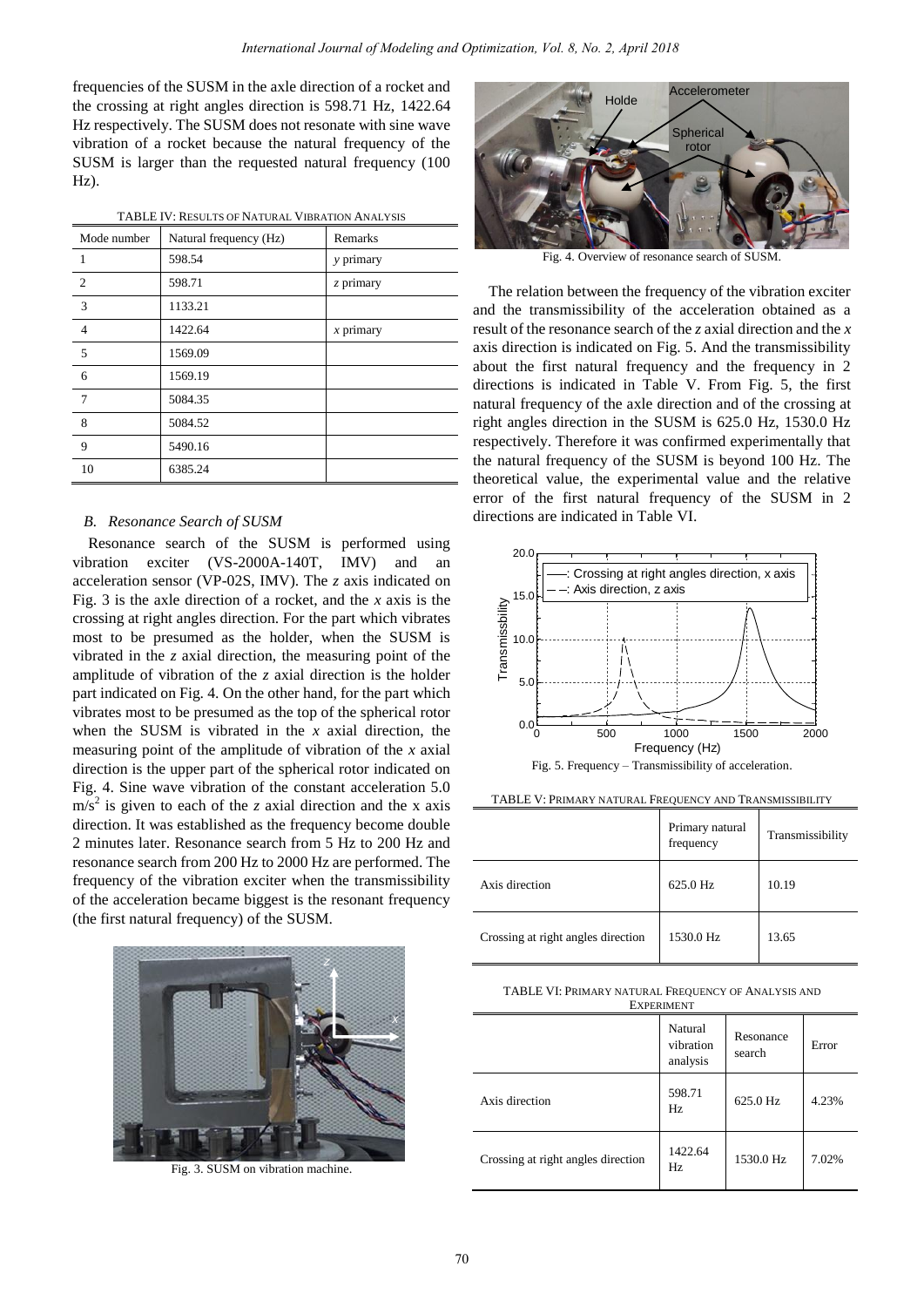#### V. THEORETICAL EVALUATION BY DESIGN LOAD

## *A. Theory Equation for Resistance Against Vibration Evaluation*

Calculation of the intensity in the vibrational load at launch of a rocket is performed using the first natural frequency of the axle direction and the crossing at right angles direction in the SUSM obtained as a result of the resonance search. It is expected that the biggest load is added to the holder part of the SUSM by vibration. So calculation of the intensity to a, b, and c in the holder part indicated on Fig. 1 is performed. And calculation method of each design loads about the quasi-static acceleration, sine wave vibration, and random vibration are as following.

Design load  $F_q$  in the quasi-static acceleration is expressed in (1):

$$
F_q = M \times G, \qquad (1)
$$

where, *M* is the mass of the motor, and *G* is the acceleration. From Table I, the acceleration added to the axle direction of a rocket is 6 G, and the acceleration added to the crossing at right angles direction is 5 G. And the mass of the motor is 160 g. When it is calculated using (1), design load *FqA* added to the axle direction in the quasi-static acceleration and design load *FqO* added to the crossing at right angles direction in the SUSM is 8.24 N, 6.87 N respectively.

The vibration condition to 100 Hz is prescribed by Table II about the loading condition of the sine wave vibration, and design load  $F_s$  is calculated using the following (2):

$$
F_s = M \times Q \times G \,,\tag{2}
$$

where, *Q* is the resonance magnification defined by  $1/(2\zeta)$ (where, *ξ* is the damping ratio). The numerical value of *Q* is 1 because the first natural frequency of the SUSM is beyond 100 Hz in 2 directions. From Table II, the acceleration added to the axle direction in the SUSM is 2.5 G, and the acceleration added to the crossing at right angles direction in the SUSM is 2.0 G. When it is calculated using (2), design load  $F<sub>sA</sub>$  added to the axle direction of sine wave vibration, and design load  $F<sub>sO</sub>$  added to the crossing at right angles direction in the SUSM is 3.43 N, 2.75 N respectively.

The random vibration is expressed by the power spectrum density (PSD), and the probability density function of its amplitude is near normal distribution. The equation of Miles is used as a general way with a design of an artificial satellite. Design load  $F_r$  is set by (3) as the equivalent stillness acceleration to which  $3\sigma$  of the normal distribution was applied:

$$
F_r = M \times 3 \sqrt{\frac{\pi}{2} \times Q \times f_n \times PSD_n} \tag{3}
$$

where,  $f_n$  is the first natural frequency, and  $PSD_n$  is the power spectrum density in the first natural frequency. As a result of the resonance search, the first natural frequency  $f_{nA}$  of the axle direction in the SUSM is 625.0 Hz, and first natural frequency  $f_{nQ}$  of the crossing at right angles direction in the SUSM is 1530.0 Hz. It is necessary to consider about

resonance magnification *Q* because the first natural frequency is within 2000 Hz which is the vibration condition of the random vibration in each directions. The transmissibility of the acceleration in the resonant frequency indicated in Table V is used for resonance magnification *Q*. The vibrational acceleration is calculated by the second derivative of the amplitude about time. So the transmissibility of the acceleration in the resonant frequency is assumed as the transmissibility of the amplitude. From Table V, the resonance magnification  $Q_A$  of the axle direction in the SUSM is 10.19, and the resonance magnification  $Q<sub>0</sub>$  of the crossing at right angles direction in the SUSM is 13.65. From Table III, when the frequency is 200 Hz-2000 Hz, *PSDn* is 0.032  $G^2$ /Hz. And when it is calculated using (3), the design load  $F<sub>PA</sub>$  added to the axle direction of the random vibration and the design load  $F_{rQ}$  added to the crossing at right angles direction of the random vibration is 84.3 N, 153.0 N respectively.

#### *B. Result of Theoretical Calculation*

When launching the SUSM by a rocket actually, a design load by vibration is additional value of all design loads calculated using (1)-(3). The whole design load  $F_{\text{allA}}$  of the axle direction of a rocket and the whole design load  $F_{\alpha l l}$  of the crossing at right angles direction is 95.9 N, 162.0 N respectively. The numerical value into which  $F_{\text{allA}}$  and  $F_{\text{allO}}$ are divided by a cross-sectional area of a, b, and c in the holder part are design stress  $\sigma_s$  in each locations. When margin of safety  $MS$  calculated using design stress  $\sigma_s$  and permissible stress  $\sigma_a$  by the material of the holder part and the screw part satisfies the following (4), the holder part and the screw part do not transform by vibration:

$$
MS = \frac{\sigma_a}{\sigma_s} - 1 \ge 0. \tag{4}
$$

After *MS* was calculated about 3 points of a, b, and c in the holder part, all *MS* satisfied (4). Therefore the holder part and the screw part do not transform by vibration. On the other hand, for the shock load to be added to the SUSM momentarily about calculation of the intensity of shock resistance, it is assumed that the load beyond the maximum acceleration is added to the SUSM. Therefore shock resistance is evaluated experimentally because it is difficult to carry out calculation of the intensity using a theory equation.

## VI. EXPERIMENTAL EVALUATION OF RESISTANCE AGAINST VIBRATION AND SHOCK RESISTANCE

## *A. Outline of Experiment*

To investigate resistance against vibration and shock resistance, the SUSM is installed in the vibration exciter and is carried out experiment of resistance against vibration and shock resistance. The vibration direction is same as resonance search. The stimules experiments of the *z* axial direction and the *x* axis direction are carried out about quasi-static acceleration and sine wave vibration, and random vibration. And it is confirmed about drive of the SUSM after stimules. The SUSM is disassembled after each experiment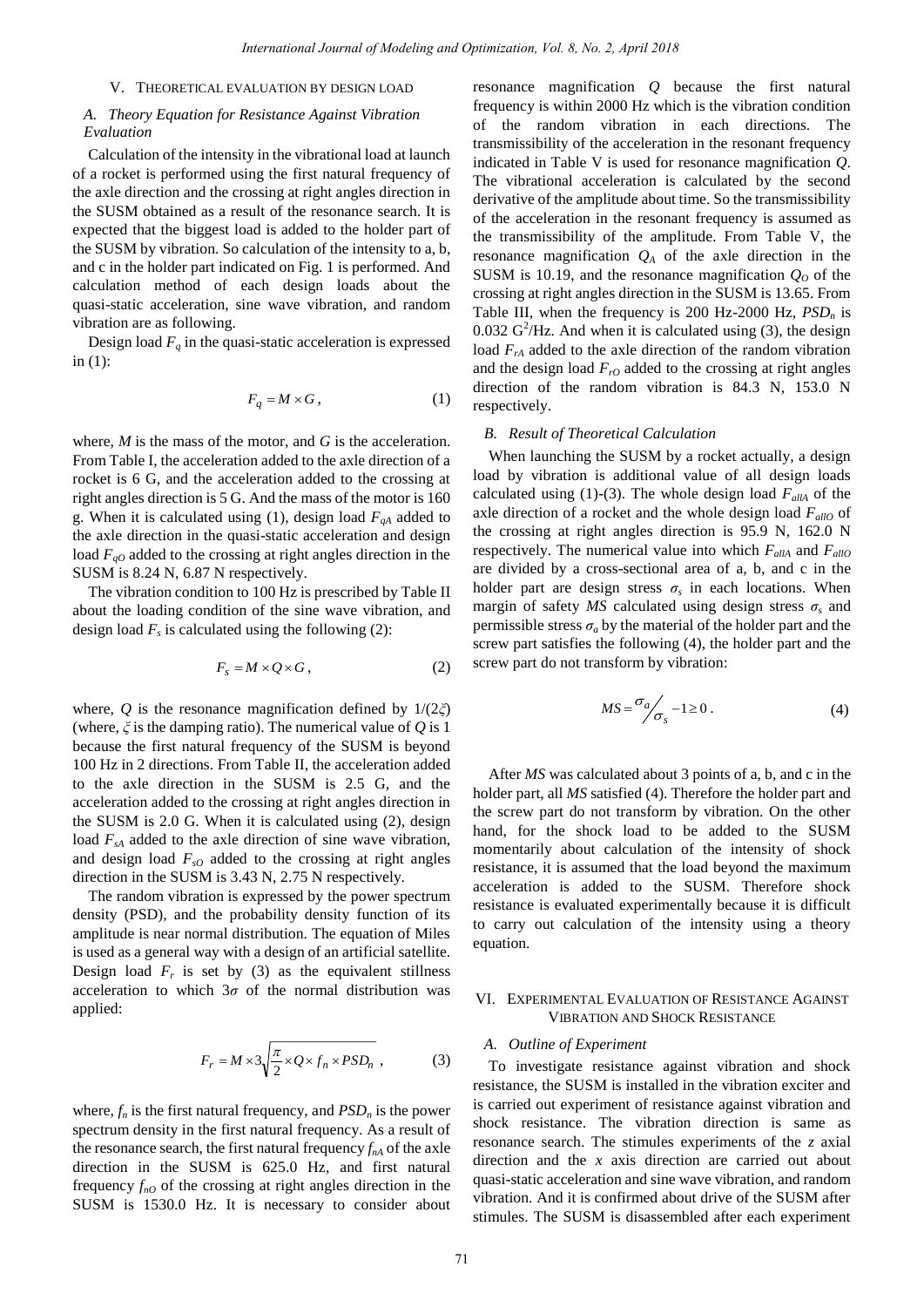and damage of all parts is checked. Each experiment of resistance against vibration and shock resistance are described to below.

## *B. Experiment of Resistance Against Vibration*

In the experiment of resistance against vibration by the quasi-static acceleration, the sine wave vibration is 8 Hz, and the acceleration is given 5.0 G to the *z* axial direction and 6.0 G to the *x* axis direction for 2 minutes.

In the experiment of resistance against vibration by the sine wave vibration, the frequency is changed from 5 Hz to 100 Hz. The sine wave vibration is given 2.5 G to the *z* axial direction and 2.0 G to the *x* axis direction.

In the experiment of resistance against vibration by the random vibration, the acceleration density is  $+3$  dB/oct to 20-200 Hz, and is 0.032 G2/Hz to 200-2000 Hz to the *z* axial direction and the *x* axis direction for 2 minutes. The effective value is 7.8 G.

#### *C. Experiment of Shock Resistance*

In the experiment of shock resistance by shock acceleration of 20 G, the maximum acceleration is 20 G, and the sine wave vibration of the half wave which half wave time is 5 ms is given the *z* axial direction and the *x* axis direction.

In the experiment of shock resistance by shock acceleration of 30 G, the maximum acceleration is 30 G, and the sine wave vibration of the half wave which half wave time is 11 ms is given the *z* axial direction and the *x* axis direction.

In the experiment of shock resistance by shock acceleration of 40 G, the maximum acceleration is 40 G, and the sine wave vibration of the half wave which half wave time is 11 ms is given the *z* axial direction and the *x* axis direction.

#### *D. Experimental Result*

After each stimules experiments, it was checked about drive of the SUSM. A crack and transformation were not seen by the holder part and the screw part, but it was confirmed to have several small cracks on the rubbing surface of the spherical rotor and the stator.

During the experiment of the random vibration, it was observed that a spherical rotor was moving slowly. The spherical rotor is maintained by frictional force and pressing force of three stators in a fixed position. It is considered as the cause that holding torque could not be maintained because frictional force fell at the rubbing surface by the small amplitude and the high frequency in the random vibration.

There was no leaving from the holder of the spherical rotor by a shock in the experiment of shock resistance by shock acceleration of 20 G and 30 G and the drive of the SUSM was confirmed. On the other hand, there was leaving from the holder of the spherical rotor by a shock in the experiment of shock resistance by shock acceleration of 40 G in the *x* axis direction. The stopper was made as the countermeasure to prevent leaving of the spherical rotor. And when the experiment of shock resistance was carried out again using the SUSM with the stopper, leaving of the spherical rotor was not observed in shock acceleration of 40 G, and the drive of the SUSM was confirmed.

The rotational speed of the SUSM before and after the endurance experiment is indicated in Table VII and the impedance of the piezoelectric element before and after the endurance experiment is indicated in Fig. 6. It was confirmed

that there are no remarkable changes in the rotational speed from Table VII. It was confirmed that the characteristic of the impedance is also obtained from Fig. 6 after the experiment. Therefore it was confirmed that there are no declines in the drive performance of the SUSM by vibrational acceleration at launch of a rocket and shock acceleration of 40 G of a rocket.

TABLE VII: ROTATIONAL SPEED BEFORE AND AFTER EXPERIMENT

|                        | <b>Before</b> | After |
|------------------------|---------------|-------|
| Rotational speed (rpm) | 44.1          | 49.7  |



Fig. 6. Impedance characteristics before and after experiment.

## VII. CONCLUSIONS

It was confirmed that the first natural frequency of the SUSM is beyond 100 Hz of the required specification by performing the characteristic vibration analysis and resonance search. The SUSM was evaluated theoretically and experimentally about resistance against vibration, and it was confirmed that there are no problems. And when the SUSM received shock acceleration of 40 G, it was confirmed experimentally that the SUSM is able to endure shock acceleration.

However, there is a big shock load which occurs by an explosion of gunpowder in the load added to an artificial satellite. When the big shock load was given, it is necessary to change the holder part and the screw part to the strong high material so that the SUSM may endure its load.

#### ACKNOWLEDGMENT

This work was supported by JSPS KAKENHI Grant Number JP16K06060.

#### **REFERENCES**

- [1] S. Toyama, S. Sugitani, G. Zhang, Y. Miyatani, and K. Nakamura, "Multi degree of freedom spherical ultrasonic motor," in *Proc. 1995 IEEE International Conference on Robotics and Automation*, pp. 2935-2940, 1995.
- [2] E. Purwanto and S. Toyama, "Control method of a spherical ultrasonic motor," in *Proc. 2003 IEEE/ASME International Conference on Advanced Intelligent Mechatronics*, pp. 1321-1326, 2003.
- [3] N. Takesue, T. Ohara, R. Ishibashi, S. Toyama, M. Hoshina, Y. Hirai, N. Fukaya, J. Arata, and H. Fujimoto, "Position control methods of spherical ultrasonic motor," in *Proc. 2010 IEEE/RSJ International Conference on Intelligent Robots and Systems*, pp. 3061-3066, 2010.
- [4] Z. Guo, Y. Bai, L. Yi, J. Guo, and J. Wang, "A novel method on real-time measurement of 2-DOF motions of spherical ultrasonic motor," *Applied Mechanics and Materials*, vol. 416-417, pp. 1080-1085, 2013.